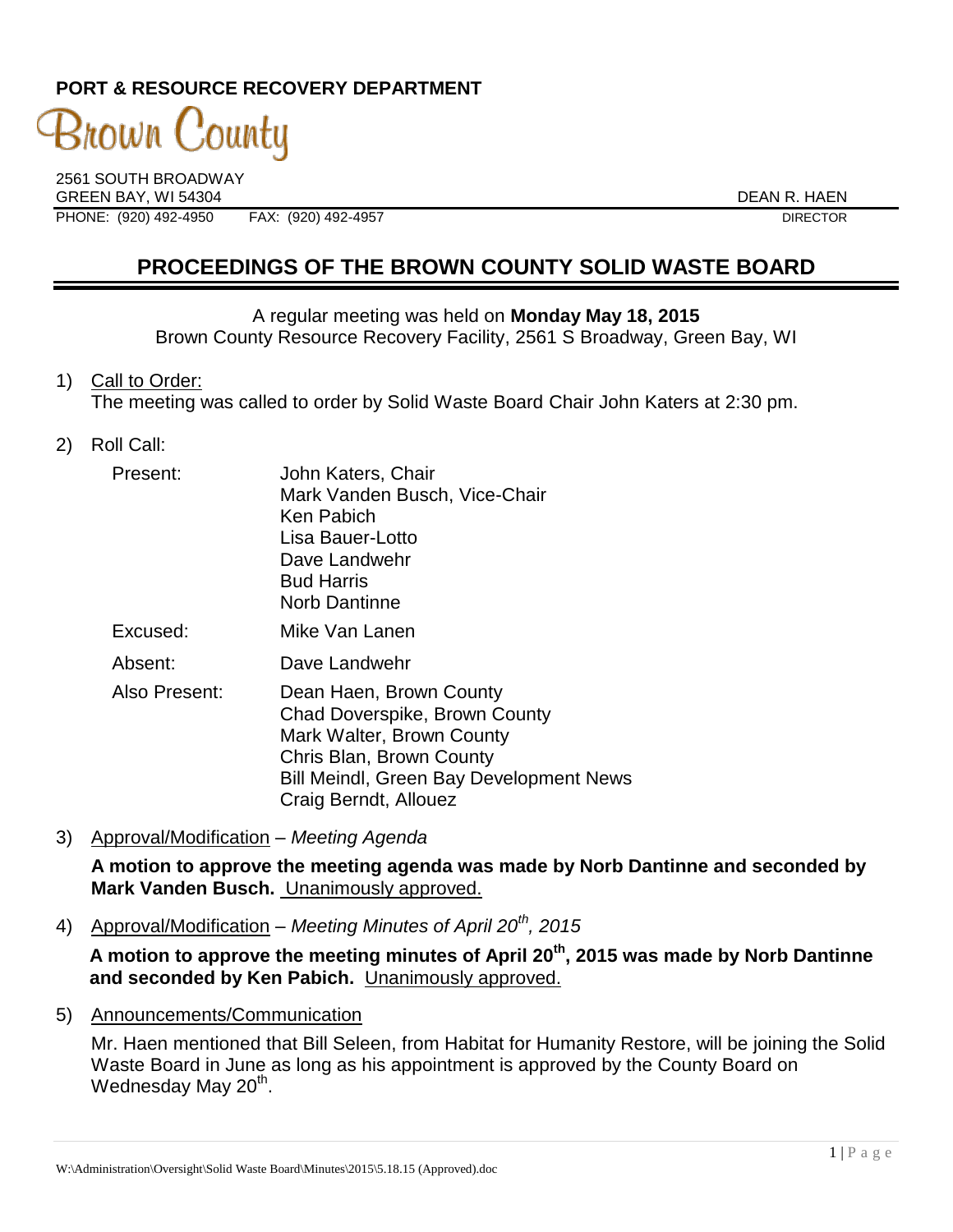Mr. Doverspike mentioned that four groups, SWANA, WCSWMA, AROW and the Council on Recycling have been actively working towards getting recycling funding restored; they have been meeting with state legislators about once a week. The funding two years ago was cut from \$32 million to \$19 million and this year it is being cut to \$15 million. With the budget cuts this year the Solid & Hazardous Waste Education Center (SHWEC) and DNR funding that helps outreach for education for college students (Research Council) are being cut. The four groups have been trying to get SHWEC and Research Council restored. There have been discussions that a proposal might be made to get \$2 million of the \$4 million, from the cut this year, back. Mr. Katers mentioned that extension got funding back for 12 water quality positions for the state.

6) South Landfill/Resource Recovery Park Project Master Plan – *Request for Approval* a. (Presentation given by Foth)

Chris Anderson, Foth, gave the presentation on the South Landfill and Resource Recovery Park Master Plan. This document is a vision of how the South Landfill property will be best utilized. Mr. Anderson explained that he will be discussing information on the process that is used to develop the master plan, the South Landfill aspects, resource recovery aspects, conclusion and next steps.

In order to plan what will be done on the South Landfill property, guiding principles had to be decided for how the site will be developed and what the priorities are for the site. The existing South Landfill design, permitting, feasibility, plan of operation and host agreement were looked at. An issue identified early on that will have to be dealt with in the process of planning is that many outside people will give their ideas of what should be done on that property. Foth put together an Unsolicited Proposal Guidance Document; it sets up criteria for minimum information that must be provided for staff and Solid Waste Board consideration. There were 22 items identified for the Resource Recovery Park in the original plan. These items were prioritized because not everything could be added onto the site. The key focus during prioritizing was on the landfill and waste handling. The five technical memorandums regarding waste handling processes that were presented to the Solid Waste Board in the past meetings have been a systematic way to look at these items. The memos regarding mixed waste processing, C&D processing and organics management ended up creating portions of the master plan report.

Mr. Anderson explained that the South Landfill property has a lot of setbacks and limitations (several waterways nearby, the East River, power lines), that have had to be taken into consideration. Because of the power transmission line easement the footprint of the landfill had to be moved to the east. If the actual 3-D footprint of the landfill is changed from what was permitted in the feasibility agreement, it would require going through the feasibility process again. Capacity of the landfill was lost due to the modification. Foth proposes adding capacity by building the landfill deeper and steeper. One of the key factors was to have opportunity for potential landfill expansion on the property. The approved South Landfill property is 68 acres with a site life of 12 – 13 years and 1.8 million cubic yards of excess soil with potential expansion of 62 acres with a site life of another 15 years.

A new Plan of Operation (POO) approval will be necessary. The POO will address the landfill being changed from a county landfill to a regional landfill. The storm water, leachate, access to the site, scales and waste processing and handling were reexamined. Mr. Anderson continued to describe more of the details of how the property could potentially be laid out.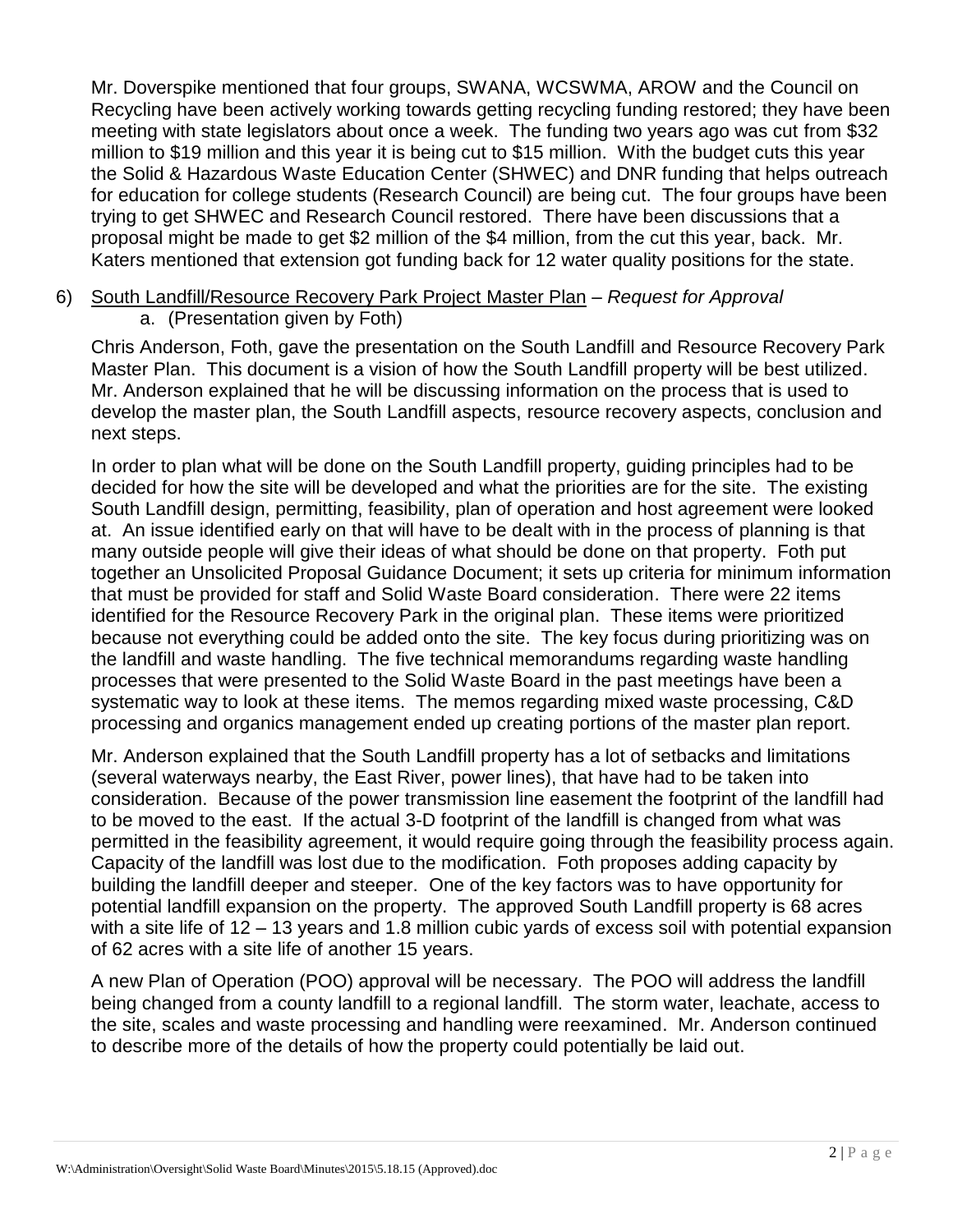Mr. Anderson touched on where the landfill gas equipment could be placed. Mr. Pabich thought that in previous memos and discussions that the location of the landfill gas equipment might be placed somewhere more central with better access. Right now, in the position that it has been placed it is so far isolated and there is no access to it on a road. Mr. Anderson clarified that it is accessible from a road, but it does not necessarily have to be accessing on that road. There are site perimeter roads that would allow access as well. Mr. Anderson also mentioned that landfill gas equipment could be placed in several locations, but not likely in both as identified.

Mr. Katers asked if this area was going to be for electrical generation and the CNG would be towards the north part of the land. Mr. Anderson stated that engine generators could be done on the above mentioned area of the site. He also stated that this area of the site might be a good space for a pipeline to a natural gas pipeline that requires high compression, filtration and drying and treatment.

Mr. Anderson mentioned that there has been space on the site that has been put aside for future resource recovery plans. He understands that disposal needs arise and extra space needs to be planned for in advance.

Due to current filling rates Mr. Anderson believes the South Landfill should be ready for use by 2020-2021.

Mrs. Bauer-Lotto asked if the stream relocation is a year round stream. Mr. Walter explained that it is an intermittent stream to the East River and can be moved as long as there is the same level of flow at the new location. Mr. Anderson explained that the original permit approval included redirecting the intermittent stream. It would end up in the bio filter and be discharged back to the stream.

Mr. Katers asked if the plan would be changed or viewed differently if the parcels surrounding the landfill were acquired. Mr. Doverspike explained that on the west side of the landfill it is very limited for expansion. The parcels of land that could have potential are residential. Mr. Anderson added that if more property is going to be purchased it is advisable to purchase property not too close to the rivers.

Mr. Anderson encouraged the Department and the Solid Waste Board to think about what might be needed in the future.

#### **A motion to approve the South Landfill/Resource Recovery Park Project Master Plan was made by Norb Dantinne and seconded by Ken Pabich.** Unanimously approved.

#### *7)* Pharmaceutical Collection Program Approval – *Request for Approval*

Mr. Blan explained that he was requesting approval to register as a pharmaceutical disposal program as required by a bill authored by Senator Nygren and passed January of 2015. This would allow Brown County to accept pharmaceutical products from law enforcement agencies. The registration (or a pharmaceutical collection program written plan) will need to be submitted and approved by the Department of Justice before, or within 30 days after, the law goes into effect on July 1<sup>st</sup>. The pharmaceutical disposal program would allow the Department to continue accepting inhalers and sharps that are unused and prefilled. There is less of a demand for other material right now because the Department of Justice took over where the DEA left off supplying an infrastructure within the state where law enforcement can dispose of pharmaceuticals at no cost. There are still items that cannot go through the law enforcement waste stream and the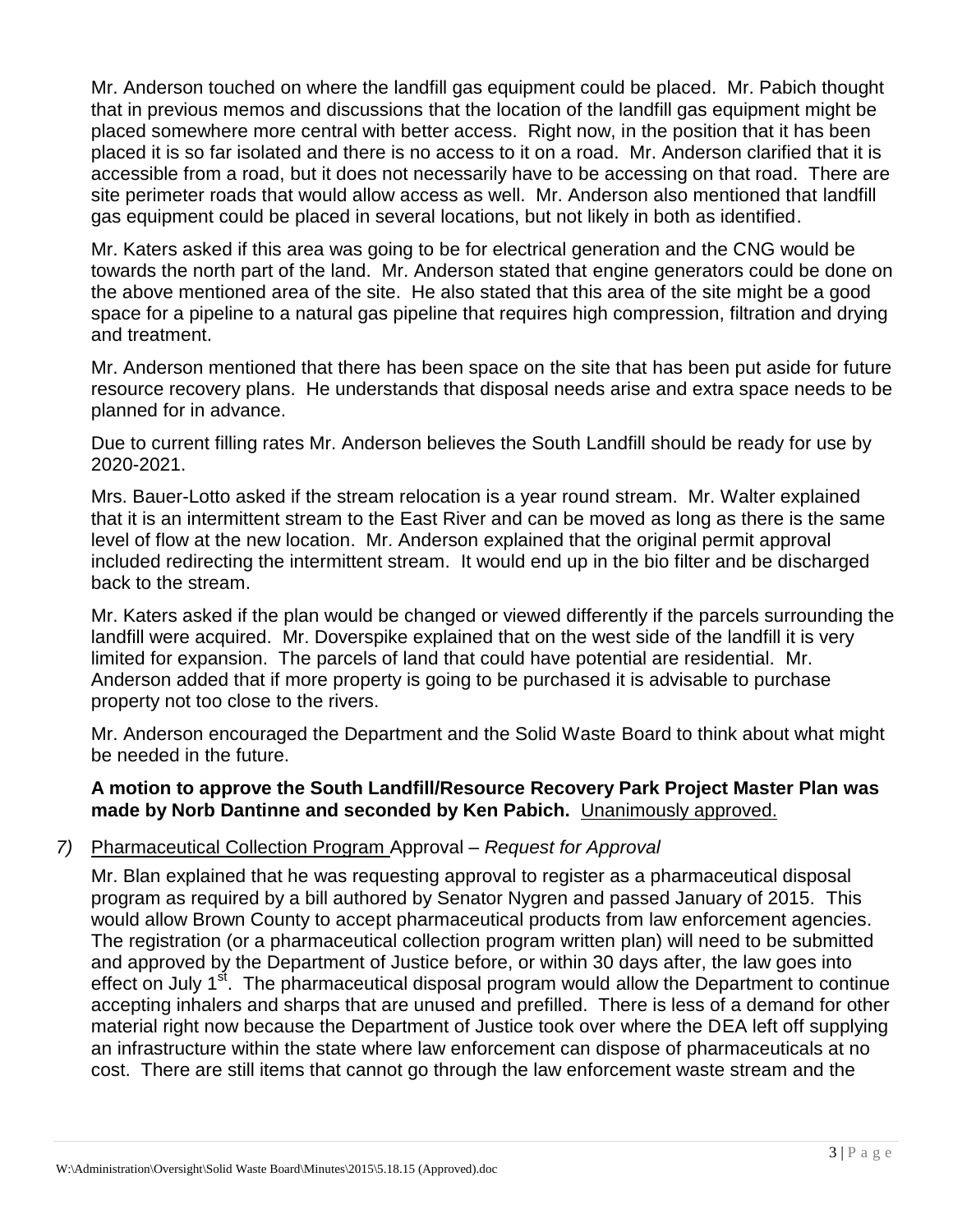Department could be a good source for those materials or if the Department of Justice were to ever discontinue the collection program.

Mr. Dantinne asked if this is an area of business that could potentially cause harm to the Department in a legal or financial manner in the long run. Mr. Blan explained that two years ago the county purchased a three year and \$3 million liability coverage. Risk management was provided a list of the higher liability vendors and they were included on the insurance policy. The limitation of the policy is that if all \$3 million is used in the first year the next two years are at a higher risk.

Mr. Katers inquired whether certificates of destruction are being given from these vendors. Mr. Blan confirmed that is true.

#### **A motion to approve Pharmaceutical Collection Program set up was made by John Katers and seconded by Bud Harris.** Unanimously approved.

8) State Budget *– Update* 

Mr. Katers mentioned that the trade associations have done a great job of trying to get their points across.

No other comments were made.

#### 9) First Quarter Budget Status Report – *Request for Approval*

Mr. Haen explained that revenues and expenses are around 25% in the first quarter status report and on the track.

#### **A motion to approve First Quarter Budget Status Report was made by Norb Dantinne and seconded by Ken Pabich.** Unanimously approved.

#### 10) Fox River Fiber Notice of Claim – *Update*

As the issue with Fox River Fiber (FRF) is worked through this will be a continuing item on the agenda. In discussions, Fox River Fiber wanted to explore whether their specific paper mill sludge could be used as an intermediate cover at the Outagamie Landfill. A meeting took place with Outagamie, Fox River Fiber and the Brown County Port & Resource Recovery Department to discuss intermediate cover at the Outagamie Landfill. Outagamie County came with their attorney and told Fox River Fiber that they do not want their sludge. The Department will work with the DNR limit, Outagamie County and with Fox River Fiber to amend the contract at the DNR limit of 50,000 tons/year.

Brown County is in a difficult position with a DNR limit of 12.5% municipal solid waste to ADC (50,000 tons) and a contract (70,000 tons) and Outagamie County operating interest in reducing/eliminating ADC. Corporation Counsel has indicated to FRF that we are not in breach of contract. FRF has filed a notice of claim indicating we are in breach of the contract. Efforts continue to seek resolution through an amendment satisfying all parties. The Department has been trying to help themselves by helping Fox River Fiber find alternatives for their paper sludge.

Mr. Katers confirmed that the contract is for another 15 years. His concern is what will happen when the new landfill is ready. Mr. Haen explained that this is a Brown County operational decision.